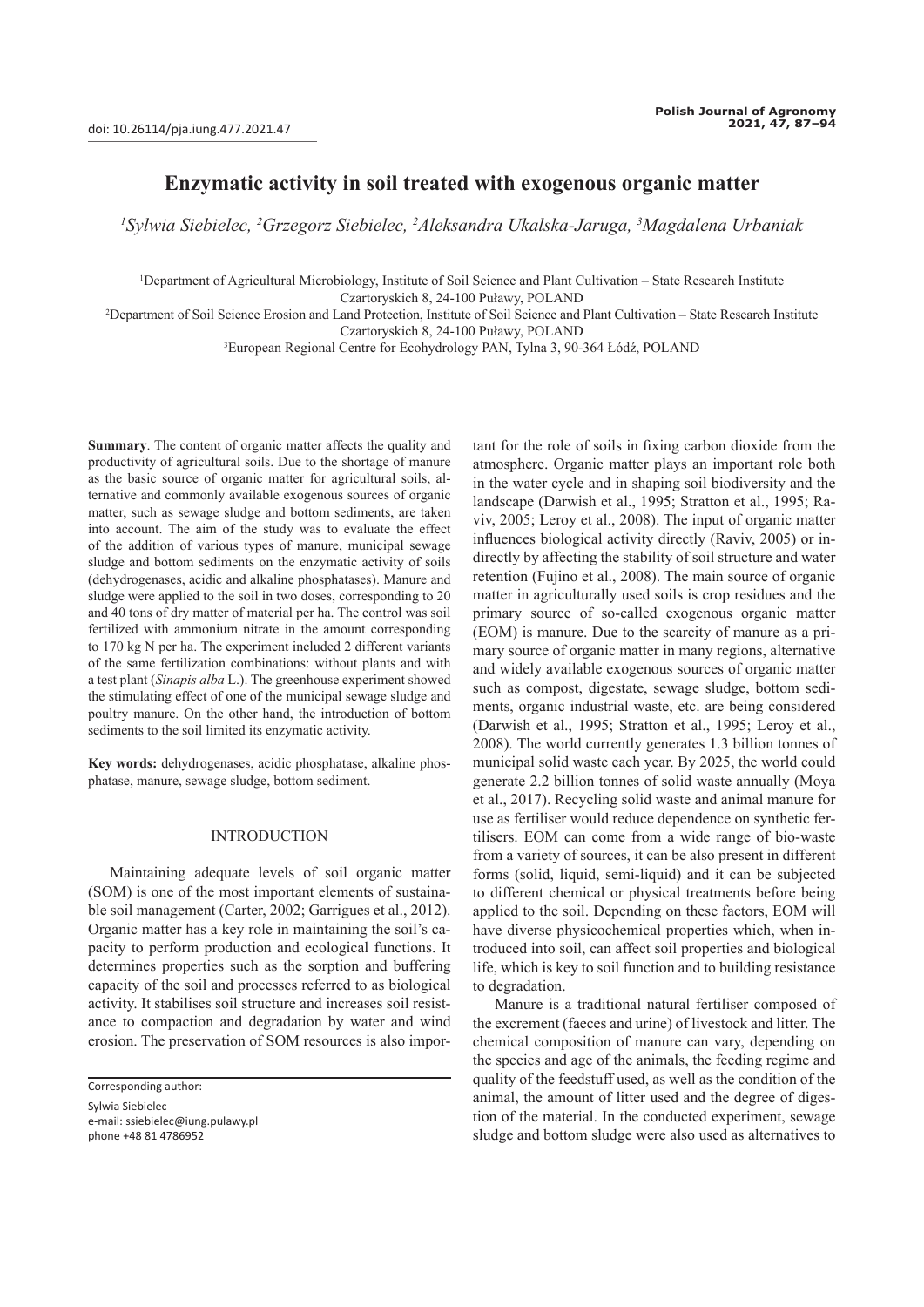manure. So far, studies on the effects of applying sewage sludge to the soil have mainly concerned the transformation of nutrients (nitrogen, phosphorus) and the impact on yield (productive function of the soil), with much less attention paid to their influence on biological issues, such as e.g. the enzymatic activity of soils. Scientific studies report that on average, municipal sludge produced in Poland contains 2.6% nitrogen (N) and 1.83% phosphorus (P) in dry matter (Siebielec, Stuczyński, 2008). On the other hand, due to the fact that bottom sediments are disposed of only when lakes, reservoirs or rivers are cleaned from the sediments, the problem of safe sediment management is underestimated. As a result, research on ways to manage bottom sediments is scarce and there is no legal regulation dedicated to this issue (Siebielec et al., 2015). Available scientific studies indicate a high variability of trace element content in lake sediments, also spatial and seasonal variability within the same site. In the case of rivers, the quality of bottom sediments largely depends on the size of the river, the area through which it flows, and the nature of the catchment (Siebielec et al., 2015). The bottom sediments and sewage sludge take part in the carbon, nutrient and pollutant cycles in the environment. There is therefore a rationale for the recycling of sludge and sediment; however, the difficulty may be associated with the presence of pollutants in these materials the unknown consequences of their introduction on soil biological life.

Biological soil parameters are early and sensitive indicators of soil ecological stress (Garcia et al., 2000). One of the key parameters in studies of soil health is enzymatic activities (Bielińska et al., 2000; Gostkowska et al., 1998; Siebielec et al., 2020a; Siebielec et al., 2020b). Soil enzymes are involved in many important soil processes, including the decomposition of organic matter, the transformation of soil humus and the release of nutrients during plant vegetation. In addition, they are involved in detoxification, nitrification, and denitrification processes (Bielińska et al., 2013; Kucharski, 1997). The research hypothesis was that the type of organic fertilization can significantly affect the biological activity of soil, depending on the chemical composition and origin of EOM. Therefore, the aim of this study was to evaluate the effect of manure from different sources and of sewage sludge and bottom sediment on the enzymatic activity of soils.

## MATERIALS AND METHODS

In 2020, a greenhouse pot experiment was conducted at IUNG-PIB during the summer. The experiment was carried out in 3 L plastic pots filled with loamy sand soil, containing 0.69% of organic carbon and with neutral pH (6.4 water slurry). The soil had an average level of available phosphorus (12.1 mg 100 g<sup>-1</sup>) according to the Egner-Riehm method.

The following fertilisation options were tested in the study:

- without EOM
- 1. control (ammonium nitrate),
- with EOM
- 2. cattle manure,
- 3. pig manure,
- 4. goat manure,
- 5. poultry manure,
- 6. rabbit manure,
- 7. horse manure,
- 8. urban bottom sediment,
- 9. rural bottom sediment,
- 10.sewage sludge I,
- 11. sewage sludge II.

The tested batches of manure came from production farms located in the Lublin Province. Bottom sediments were taken from ponds located in urban and rural areas and sewage sludge was brought from two municipal sewage treatment plants located in Wielkopolskie and Lubelskie voivodeships in cities with populations of 8,000 (sewage sludge I) and 47,000 (sewage sludge II) respectively. Sludge was collected after being dewatered in a press. The basic properties of the organic materials tested are presented in Table 1. Cattle and rabbit manure were the richest in carbon. On the other hand, sewage sludge and rabbit manure contained the most nitrogen per dry matter. Among manures, poultry manure was the least rich in nitrogen. The additives differed considerably in phosphorus content – sewage sludge I and pig manure contained the most phosphorus. Most of the manures were very rich in potassium. Except for poultry manure, all other manures contained 4.18–7.17% potassium in relation to its dry matter. Bottom sediments and sewage sludges were much less rich in this nutrient. The mineral fraction predominated in bottom sediments, so they contained much less carbon and nitrogen than the other materials. Table 1 shows the contents of basic trace elements. Cadmium and zinc were the highest in sewage sludge II, but these were the contents allowed for the use of municipal sewage sludge in agriculture, according to the Regulation of the Minister of the Environment of 6 February 2015.

Soil portions (1300 g) were transferred into the pots and then EOM materials were added and thoroughly mixed with soil. The pots were then watered to a moisture content close to 60% of the field water holding capacity. After 2 weeks, plants were seeded.

EOM materials were applied to the soil at two rates, corresponding to 20 and 40 tonnes of dry matter per ha. The control was soil fertilised with ammonium nitrate at a rate corresponding to 170 kg N per ha. The experiment included 2 different variants of the same fertilisation combinations: with and without plants. The latter variant was tested to evaluate the effect of fertilisation alone on soil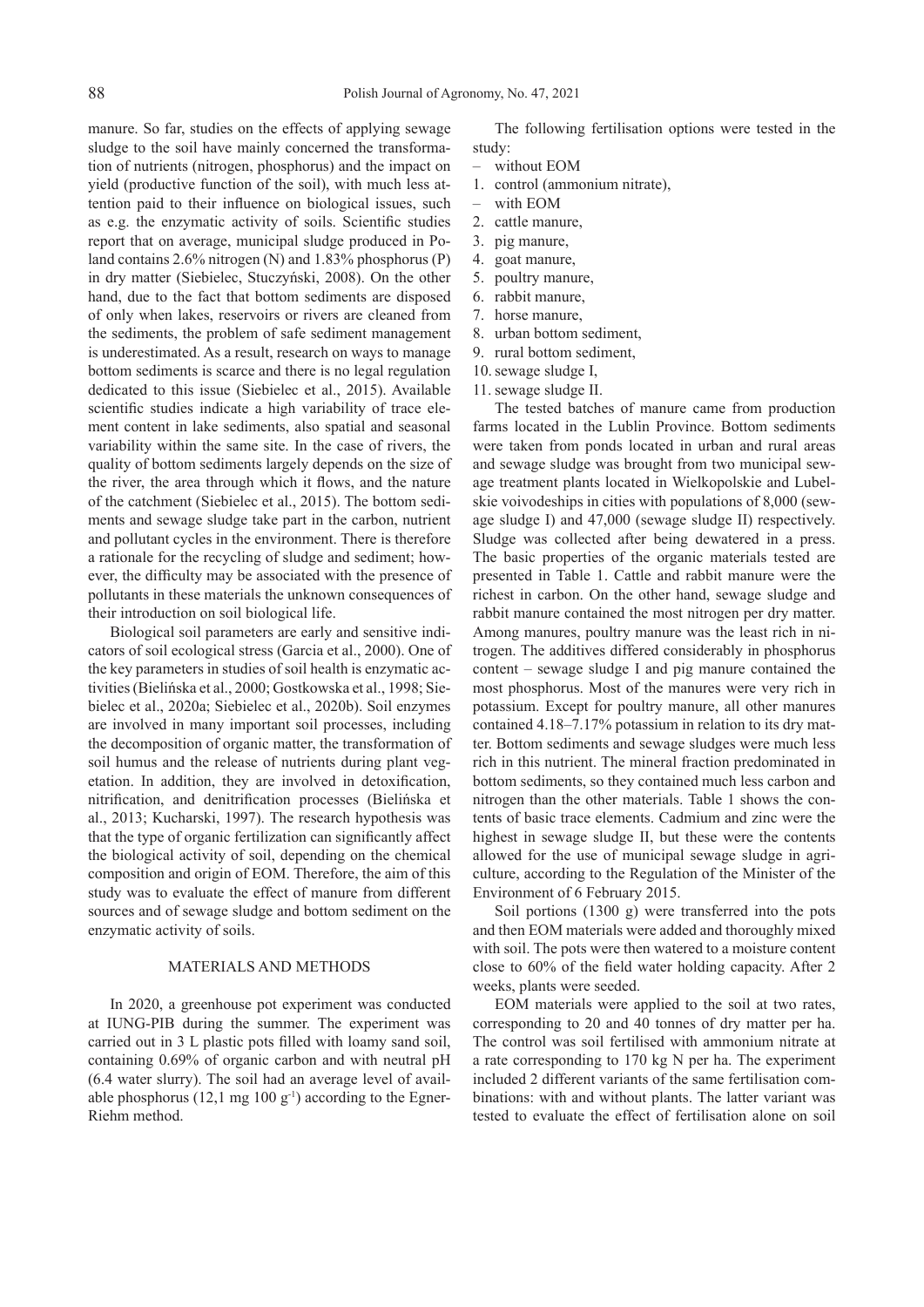|                       | Carbon         | Nutrient content  |                   | Trace metal content |                                             |              |                 |                                             |
|-----------------------|----------------|-------------------|-------------------|---------------------|---------------------------------------------|--------------|-----------------|---------------------------------------------|
| Soil additive         | content<br>(C) | Nitrogen          | Phosphorus        | Potassium           | Zinc<br>(Zn)                                | Lead<br>(Pb) | Cadmium<br>(Cd) | Chromium<br>(Cr)                            |
|                       | [%]            | $\lceil\% \rceil$ | $\lceil\% \rceil$ | $\lceil\% \rceil$   | $[\mathrm{mg\ kg^{\scriptscriptstyle -1}}]$ | $[mg kg-1]$  | $[mg kg-1]$     | $[\mathrm{mg\ kg^{\scriptscriptstyle -1}}]$ |
| Cattle manure         | 41.8           | 2.06              | 0.62              | 5.37                | 147                                         | 1.6          | 0.35            | 4.7                                         |
| Pig manure            | 30.1           | 2.26              | 1.62              | 7.18                | 195                                         | 5.6          | 0.37            | 21.4                                        |
| Goat manure           | 38.5           | 2.35              | 0.99              | 5.75                | 93                                          | 2.1          | 0.25            | 9.9                                         |
| Poultry manure        | 17.6           | 1.75              | 0.74              | 1.04                | 342                                         | 86.6         | 0.63            | 63.1                                        |
| Rabbit manure         | 37.1           | 3.25              | 1.36              | 7.62                | 206                                         | 2.4          | 0.45            | 10.3                                        |
| Horse manure          | 35.9           | 2.43              | 1.29              | 4.18                | 121                                         | 2.3          | 0.32            | 10.2                                        |
| Rural bottom sediment | 1.2            | 0.07              | 0.03              | 0.09                | 7                                           | 4.8          | 0.07            | 5.7                                         |
| Urban bottom sediment | 1.9            | 0.10              | 0.03              | 0.03                | 65                                          | 17.7         | 0.22            | 21.2                                        |
| Sewage sludge I       | 27.3           | 3.55              | 2.74              | 0.36                | 344                                         | 11.1         | 0.53            | 96.4                                        |
| Sewage sludge II      | 32.7           | 5.24              | 1.28              | 0.23                | 1309                                        | 16.8         | 1.06            | 65.4                                        |

Table 1. Chemical characteristics of the soil additives tested in the pot experiment.

biological activity. The plant tested in the experiment was mustard (*Sinapis alba* L.), a member of Brassicaceae family. Mustard, due to its fast emergence and biomass growth, is a plant willingly cultivated by farmers (Harasimowicz-Hermann, Hermann 2006). Each of the tested variants was represented by 3 replications (pots).

After 2 months, when the plants had sufficient biomass, the plants were cut and soil samples were collected (Fig. 1). The samples were then sieved through a 2 mm mesh to remove plant debris and thoroughly mixed. For quality control of the results obtained and for reliable statistical processing, analyses for enzymatic activity (dehydrogenases, acid and alkaline phosphatase) were performed in 3 replicates. Soil samples intended for enzymatic analyses were stored in closed plastic bags at temperature of 4±1 °C. The dehydrogenase activity assay was performed according to Casida et al. (1964) by the colorimetric method using 3% TTC (triphenyltetrazolium chloride) as substrate, after 24 h incubation at 37 °C, at 485 nm wavelength. Alkaline and acid phosphatase activities were performed by a colorimetric method using PNP (sodium p-nitrophenylphosphate), after a 1 h incubation at 37 °C, at 410 nm (Tabatabai, Bremner, 1969). Results were processed using analysis of variance with Scheffe's test ( $P \le 0.05$ ) using Statistica v.13.0 software.

## RESULTS AND DISCUSSION

Organic matter is a key parameter for the proper functioning of the soil environment. High soil organic matter (SOM) can increase the supply of nutrients and improve the physical and biological status of the soil, so maintaining SOM is important to maintain the productivity of agroecosystems. Tillage and fertilisation practices significantly affect soil organic matter (Gong et al., 2009). Fertilisation is mainly used for plant nutrition and quality, but it also affects the soil environment – e.g. the chemical composition of organic compounds and nitrogen in the soil, which in turn, can change the activity and diversity of soil microorganisms (Ding et al., 2016; Jangid et al., 2008). It is not only the amount of SOM in the soil that is important, but also its quality, as organic matter is a source of energy for microbial growth and enzyme production (Fontaine et al., 2003).

Agriculturally used soils have different microbiological and physicochemical characteristics that can influence soil microbial activity (Acosta-Martinez et al., 2008). Enzymatic activity, which can be expressed through the parameters of dehydrogenase activity and acid and alkaline phosphatase activities, is one of the main biological indicators for the direct determination of the biological quality



Figure 1. Comparison of plant biomass with manure addition – dose 40 t ha<sup>-1</sup>. Photo: own source.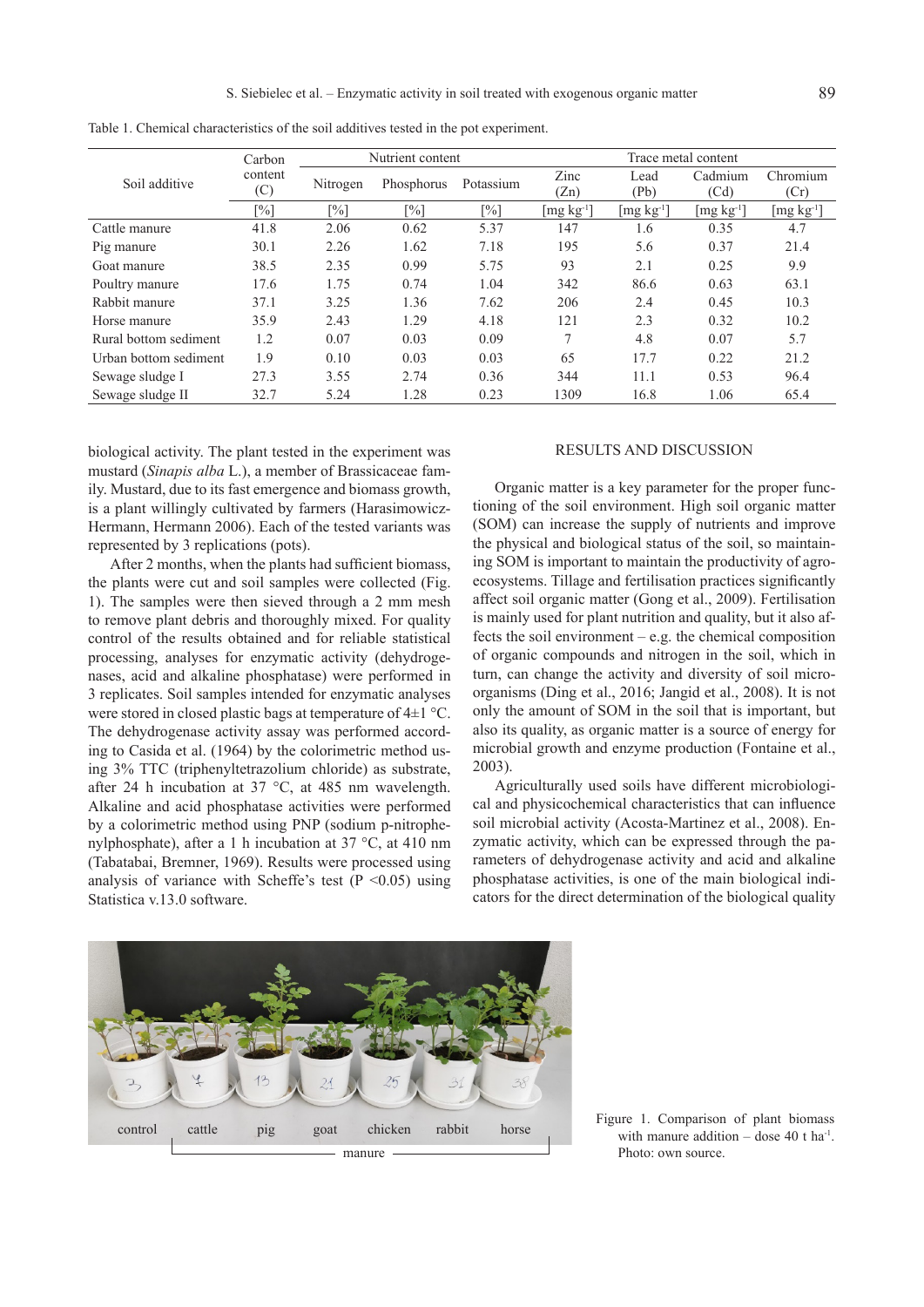of soils. Soil extracellular enzymes are synthesized and secreted by soil microorganisms (Burns et al., 2013). Enzymes reflect the intensity and direction of various biochemical processes occurring in the soil environment (Wang et al., 2015). Soil enzymes include hydrolases, which help to extract carbon, nitrogen and phosphorus to support primary metabolism; or oxidoreductases that contribute to the breakdown of organic compounds (Tiemann, Billings, 2011).

Dehydrogenases, classified as oxidoreductases, accelerate dehydrogenation reactions of specific substrates in biochemical oxidation processes of organic compounds. They are present in all living microbial cells and are therefore often considered as indicators of overall soil biological activity (Moeskops et al., 2010; Kaczyńska et al., 2015). The role of dehydrogenases is the biological oxidation of soil organic matter through the transfer of hydrogen from the organic substrate to inorganic acceptors. Thus, dehydrogenases activity reflects the rate of transformation occurring in the soil (Stręk et al., 2015; Brzezińska et al., 2001). According to the literature, dehydrogenases are an important determinant of the intensity of soil respiration, mainly of bacteria and radiators (Zhang et al., 2010). Phosphatases, on the other hand, catalyse the hydrolysis of organic phosphorus compounds and are a determinant of the potential rate of mineralisation of these compounds in the soil environment. It is generally accepted that phosphatases are ubiquitous in soil and are produced by microorganisms and plant roots in response to low levels of inorganic phosphate (Januszek, 1999; Nannipieri et al., 1990; Dick, Tabatabai 1993). Recent research by Margalef et al. (2017), on the other hand, has shown that phosphatase activity in soil is most dependent on organic phosphorus content rather than on the availability of mineral forms of the element. It should therefore be considered that these enzymes are important for the use of alternative sources of phosphorus in the form of EOM from waste recycling and the expected reduction in the use of mineral phosphorus from fossil sources.

Table 2 shows the enzymatic activity of the soil in the planted pots with the addition of EOM materials at a dose equal to 20 t ha-1. The highest enzymatic activity for acid phosphatase was obtained in the soil with the addition of sewage sludge II (93.5  $\mu$ g PNP g d.m.<sup>-1</sup> h<sup>-1</sup>). There were no significant differences in acid phosphatase activity for soils with the other additives as well as for the control fertilized with mineral nitrogen. In contrast, alkaline phosphatase activity was significantly lowest in the soil with the addition of urban bottom

Table 2. Enzymatic activity in the planted variant as an effect of exogenous organic matter addition – rate 20 t ha<sup>-1</sup>.

|                       | Acid phosphatase                               | Alkaline phospha-                              | Dehydrogenases                              |  |
|-----------------------|------------------------------------------------|------------------------------------------------|---------------------------------------------|--|
| Soil additive         | activity                                       | tase activity                                  | activity                                    |  |
|                       | [µg PNP g d.m. <sup>-1</sup> h <sup>-1</sup> ] | [µg PNP g d.m. <sup>-1</sup> h <sup>-1</sup> ] | [TTC g d.m. <sup>-1</sup> h <sup>-1</sup> ] |  |
| Fertilized control    | 60.1 <sub>b</sub>                              | 89.3 ac                                        | $41.8$ abcd                                 |  |
| Cattle manure         | 55.3 b                                         | 95.3 ab                                        | $62.3$ ab                                   |  |
| Pig manure            | 52.1 <sub>b</sub>                              | 88.8 ac                                        | 51.8 abcd                                   |  |
| Goat manure           | 51.3 b                                         | 96.6 ab                                        | 69.4a                                       |  |
| Poultry manure        | 59.3 <sub>b</sub>                              | 118.8 <sub>b</sub>                             | 73.9 a                                      |  |
| Rabbit manure         | 49.3 b                                         | $100.1$ ab                                     | 57.3 abd                                    |  |
| Horse manure          | 54.8 b                                         | 84.1 ac                                        | $62.8$ ab                                   |  |
| Rural bottom sediment | 49.0 <sub>b</sub>                              | 80.1 ac                                        | $27.1$ cd                                   |  |
| Urban bottom sediment | 53.7 b                                         | 69.7c                                          | 20.6c                                       |  |
| Sewage sludge I       | 45.9 <sub>b</sub>                              | 94.9 ab                                        | 33.9 bcd                                    |  |
| Sewage sludge II      | 93.5 a                                         | 98.9 ab                                        | 73.5 a                                      |  |

Means marked with the same letter did not differ significantly across the stress level within soil  $(p < 0.05, n = 3)$  according to the Scheffe test.

sediments (69.7  $\mu$ g PNP g d.m.<sup>-1</sup> h<sup>-1</sup>), and its activity was stimulated to the greatest extent by poultry and rabbit manure and sewage sludge II. This observation does not confirm the reports on the increase of phosphatase activity at lower phosphorus supply because the bottom sediments contributed the least phosphorus among all soil additives. Also in the case of dehydrogenase activity, the lowest value was observed in the soil with the addition of urban bottom sediments (20.6 µg TTC g d.m.-1 h-1). The soil with the addition of rural bottom sediments had slightly higher activity. Dehydrogenases were most active after application of 20 t of sewage sludge II and poultry manure.

The effect of municipal sewage sludge application on enzyme activity at a rate of 20 t was not conclusive, as it was variable depending on the sludge applied and the activity parameter measured. However, the results indicate that some sewage sludge can stimulate enzyme activity to a greater extent than manure. Bottom sediment, on the other hand, inhibited enzymatic activity in soil, regardless of its origin. A study by Urra et al. (2019) indicated that the microbial quality of soils was higher in soils enriched with sewage sludge. The stimulating effect of sewage sludge application on the enzymatic activity was also observed in a long-term field experiment conducted on a contaminated smelter waste dump. Specifically, the application of sewage sludge and waste lime increased the activity of dehydrogenases, acid phosphatase, and alkaline phosphatase compared to the control treatment where no organic material was added (Siebielec S. et al., 2018). The study by Siebielec G. et al. (2018) evaluated the long-term effects of sewage sludge, digestate, and mineral fertilizers on plant yield and soil biological activity. The study was conducted in 1 m2 lysimeter plots. In that study, sewage sludge stimulated both plant biomass, to a greater extent than mineral nitrogen fertilization, and enzymatic activity of soils (Siebielec G. et al., 2018).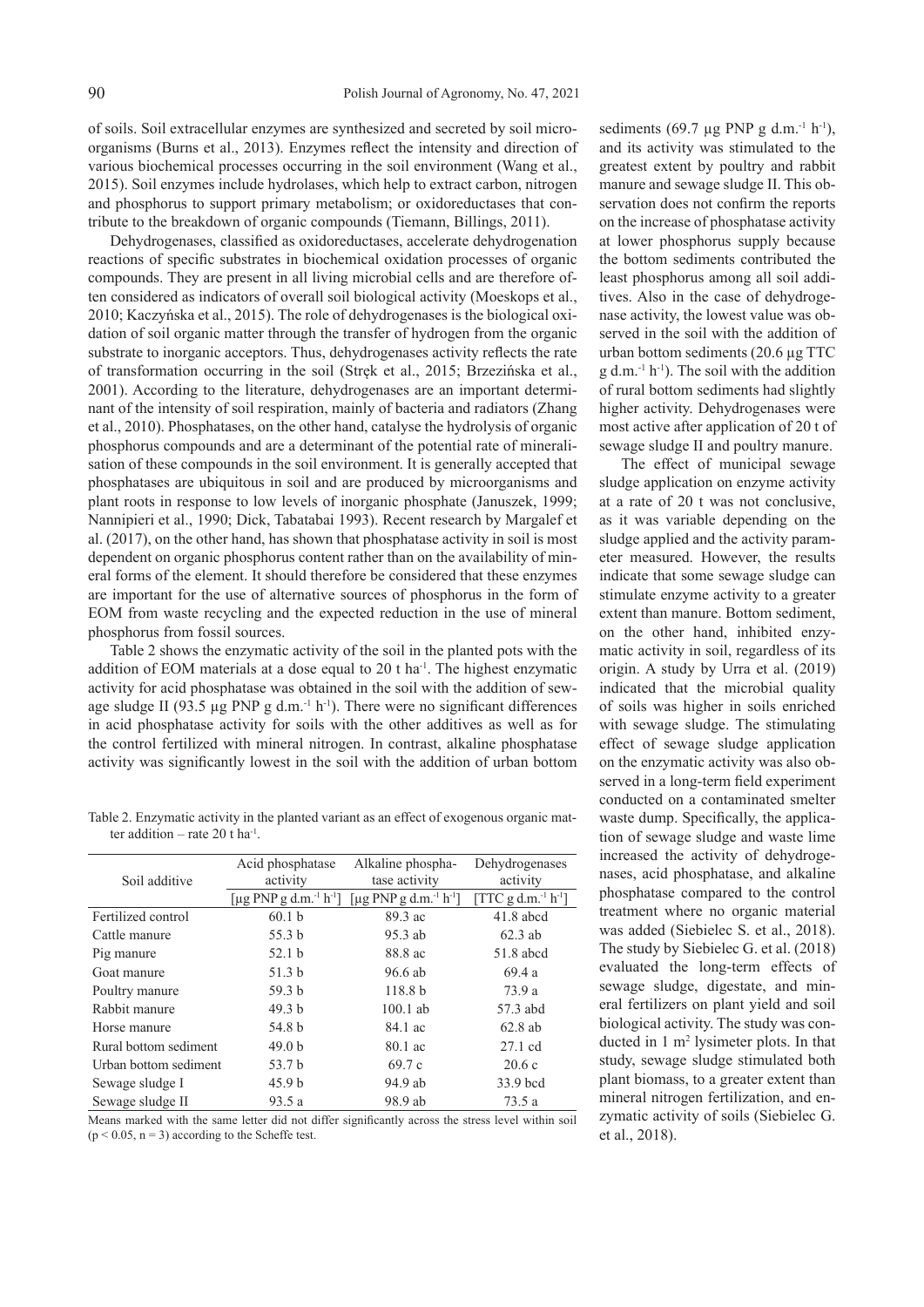$\overline{\phantom{a}}$ 

The agricultural use of sewage sludge is one of the possible ways of its management. The characteristics of sewage sludge depends on the quality of the wastewater and the type of treatment processes used. Being rich in organic matter and inorganic nutrients, sewage sludge can be an alternative to manure as long as the level of potentially toxic pollutants is low. Literature data show that enzymatic activities as well as crop yields in sludge-enriched soil, respectively, are generally higher compared to control treatments (Singh, Agrawal, 2008; Siebielec G. et al., 2018). In this study, for sludge I, the lower enzymatic activity of the soil may have been due to lower amounts of organic carbon introduced with the sludge, less favorable organic matter characteristics of the sludge, or the presence of contaminants such as chromium (96,4 mg kg $^{-1}$  sludge). The low enzymatic activity after the introduction of bottom sediments was probably due to the lower amounts of organic carbon and the presence of various types of contaminants in these sediments other than those determined in our study.

Table 3 contains enzyme activity data for the plant combination after application of the rate of 40 t ha-1. Similarly as in the case of the lower rate, the highest acid phosphatase activity was recorded in soil with sludge II. Alkaline phosphatase activity was again lowest in the soil with the addition of bottom sediments. Similar trends were observed for dehydrogenase activity, which was lowest at this dose after application of both sediments. For manures, generally higher activities of all enzymes tested were observed after application of the rate of 40 t ha<sup>-1</sup> than after a lower application rate. Some authors indicate that high phosphatase activity is observed in soils with low availability of phosphorus (Kowalska et al., 2017). Such an increase in activity was not observed in the case of the bottom sediments that contributed by far the least phosphorus and, moreover, phosphatase activity increased slightly with increasing application

Table 3. Enzymatic activity in the planted variant as an effect of exogenous organic matter addition – rate 40 t ha $^{-1}$ .

| Soil additive                                                                                                                                                                                                                     | Acid phosphatase<br>activity                         | Alkaline phospha-<br>tase activity                   | Dehydrogenases<br>activity                  |  |
|-----------------------------------------------------------------------------------------------------------------------------------------------------------------------------------------------------------------------------------|------------------------------------------------------|------------------------------------------------------|---------------------------------------------|--|
|                                                                                                                                                                                                                                   |                                                      |                                                      |                                             |  |
|                                                                                                                                                                                                                                   | [ $\mu$ g PNP g d.m. <sup>-1</sup> h <sup>-1</sup> ] | [ $\mu$ g PNP g d.m. <sup>-1</sup> h <sup>-1</sup> ] | [TTC g d.m. <sup>-1</sup> h <sup>-1</sup> ] |  |
| Fertilized control                                                                                                                                                                                                                | $60.1$ bc                                            | 89.3 cd                                              | $41.8$ bcd                                  |  |
| Cattle manure                                                                                                                                                                                                                     | 59.9 bc                                              | 108.7 bcd                                            | 92.2a                                       |  |
| Pig manure                                                                                                                                                                                                                        | 50.9c                                                | $101.3$ cd                                           | 85.6 ad                                     |  |
| Goat manure                                                                                                                                                                                                                       | 48.95c                                               | $115.1$ bcd                                          | 92.4a                                       |  |
| Poultry manure                                                                                                                                                                                                                    | 81.1 <sub>b</sub>                                    | 173.9a                                               | 108.9a                                      |  |
| Rabbit manure                                                                                                                                                                                                                     | 65.1 bc                                              | 153.5 ab                                             | 76.2 acd                                    |  |
| Horse manure                                                                                                                                                                                                                      | 59.9 bc                                              | $104.1$ cd                                           | 105.7a                                      |  |
| Rural bottom sediment                                                                                                                                                                                                             | 51.7 c                                               | 74.5 d                                               | 21.5 <sub>b</sub>                           |  |
| Urban bottom sediment                                                                                                                                                                                                             | 50.2c                                                | 74.3 d                                               | 22.4 <sub>b</sub>                           |  |
| Sewage sludge I                                                                                                                                                                                                                   | 46.7 c                                               | $109.4$ bcd                                          | 32.4 bc                                     |  |
| Sewage sludge II                                                                                                                                                                                                                  | 156.6a                                               | 124.6 <sub>bc</sub>                                  | 93.9 a                                      |  |
| $\mathcal{A}$ and the contract of the contract of the contract of the contract of the contract of the contract of the contract of the contract of the contract of the contract of the contract of the contract of the contract of |                                                      |                                                      |                                             |  |

Means marked with the same letter did not differ significantly across the stress level within soil  $(p < 0.05, n = 3)$  according to the Scheffe test.

Table 4. Enzymatic activity in the planted variant as an effect of exogenous organic matter addition – rate  $20 + ha^{-1}$ .

|                       | Acid phosphatase                              | Alkaline phospha-                             | Dehydrogenases      |  |
|-----------------------|-----------------------------------------------|-----------------------------------------------|---------------------|--|
| Soil additive         | activity                                      | tase activity                                 | activity            |  |
|                       | [µg PNP g d.m <sup>-1</sup> h <sup>-1</sup> ] | [µg PNP g d.m <sup>-1</sup> h <sup>-1</sup> ] | $[TTC g d.m-1 h-1]$ |  |
| Fertilized control    | 44.7 b                                        | 56.0 ac                                       | 9.8 <sub>b</sub>    |  |
| Cattle manure         | 49.9 <sub>b</sub>                             | 80.6 abc                                      | 28.3 bc             |  |
| Pig manure            | 43.9 <sub>b</sub>                             | $60.4$ abc                                    | 23.9 <sub>bc</sub>  |  |
| Goat manure           | 40.6 <sub>b</sub>                             | 78.3 abc                                      | $30.6$ abc          |  |
| Poultry manure        | 50.6 <sub>b</sub>                             | 94.8 b                                        | $22.4$ bc           |  |
| Rabbit manure         | 41.1 <sub>b</sub>                             | 88.0 ab                                       | $30.9$ abc          |  |
| Horse manure          | 50.7 <sub>b</sub>                             | $62.9$ abc                                    | 37.3 ac             |  |
| Rural bottom sediment | 48.1 <sub>b</sub>                             | 45.5c                                         | 18.8 bc             |  |
| Urban bottom sediment | 49.3 <sub>b</sub>                             | 43.9c                                         | 17.5 bc             |  |
| Sewage sludge I       | 48.6 b                                        | 96.2 b                                        | $36.4$ ac           |  |
| Sewage sludge II      | 74.8 a                                        | 58.8 abc                                      | 50.9 a              |  |

Means marked with the same letter did not differ significantly across the stress level within soil  $(p < 0.05, n = 3)$  according to the Scheffe test.

rate and thus phosphorus supply. Additionally, the soil used in the experiment had an average initial phosphorus availability. This fact indicates that the amount of organic matter introduced to the soil and the presence of compounds inhibiting enzymatic activity in some materials may have had a decisive effect on phosphatase activity.

The highest alkaline phosphatase activity for the rate of 40 t ha $^{-1}$  was measured in the soil with the addition of poultry manure (173.9  $\mu$ g PNP g d.m.<sup>-1</sup> h<sup>-1</sup>). Poultry manure contains all the necessary nutrients required for crop production (Hanč et al., 2008). Factors influencing the composition of poultry manure are: type of birds, type and amount of nutrients in the feed, type of litter and other factors related to production. There are few data in the literature on the effect of poultry manure on the microbial activity of soils. As emphasized by the authors, the determination of biochemical properties gives the possibility of a more complex assessment of the changes occurring in the soil as a result of fertilization with manure.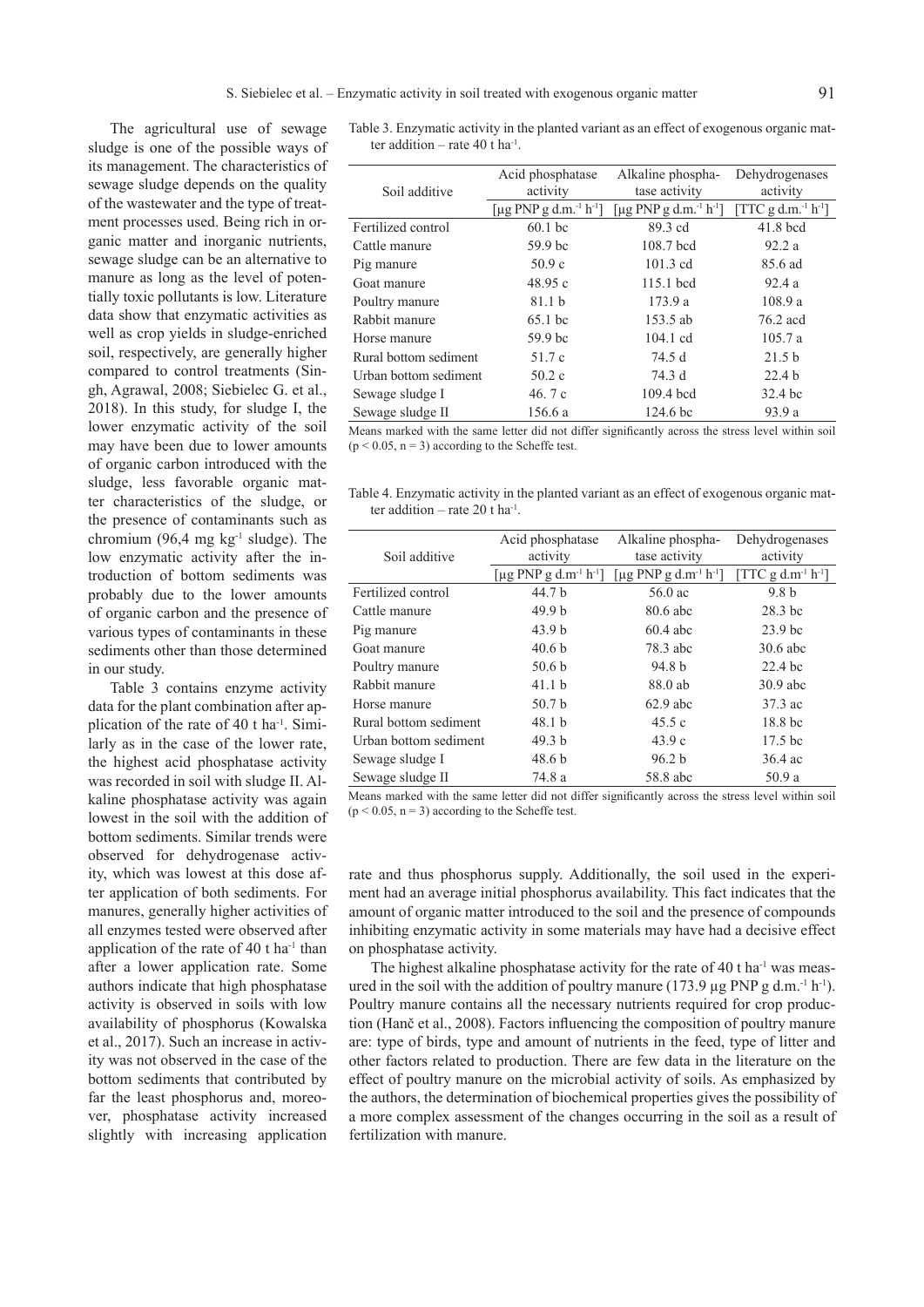Table 4 shows the enzymatic activity values in plant-free soil at a rate of EOM materials equivalent to 20 t ha<sup>-1</sup>. Similar to the variant with plants, the highest acidic phosphatase activity was obtained in soil with the addition of sewage sludge II (74.8  $\mu$ g PNP g d.m.<sup>-1</sup> h<sup>-1</sup>). The results of acidic phosphatase were the same at the rate of 40 t ha<sup>-1</sup> without plants (Table 5), where also the same sediment stimulated acid phosphatase activity to the greatest extent. For the no-plant variant, no significant differences in acidic phosphatase activity were found for soils with other EOM additions, as well as for the control. The lowest alkaline phosphatase activity was found in soil with the addition of bottom sediments. Values for dehydrogenases were highest in the no-plant variant in soil with the addition of sewage sludge II. The lowest dehydrogenase activity was found in the control soil  $(9.8 \mu g TTC g d.m.^1 h^{-1})$ . Horse manure also had a strong stimulating effect on dehydrogenase activity in soil without plants, which was observed for both tested rates.

Table 5 shows the enzymatic activity in the soil in the no-plant variant with the addition of EOM at a rate of 40 t ha<sup>-1</sup>. The highest acidic phosphatase activity, as in the other variants, was obtained in soil with the addition of sewage sludge II. There were no significant differences in phosphatase activity for the other combinations. The highest alkaline phosphatase activity was in the response to addition of poultry manure for both rates. The control had the lowest dehydrogenase activity in the soil without plants (9.8 µg TTC g d.m.<sup>-1</sup> h<sup>-1</sup>), similarly as after applying a lower rate of EOM.

The presence of plants did not clearly modify the enzymatic activity in the EOM-supplemented soil, both in terms of the effect of individual materials and the values of enzymatic parameters. Only in the case of dehydrogenases in the control soil there was a significant decrease in the activity in the variants without plants compared to the planted soil. From this, it can be concluded that in EOM treated soil the activity is strongly stimulated by the introduction of organic matter but without organic addition the interaction between plants and microorganisms is fundamental for the biological activity of the soil.

An increase in the amount of sewage sludge produced in Poland and a decrease in the availability of manure in some regions encourages for the use of a part of sludge in agriculture, and in reclamation. The prerequisite for such an agricultural use of sludge must be its positive effect on soil quality, low level of contamination, and high efficiency of nutrients with no negative ef-

Table 5. Enzymatic activity in the no-plant variant as an effect of EOM addition - rate 40 t ha-1

|                       | Acid phosphatase                               | Alkaline phospha-                              | Dehydrogenases                              |  |
|-----------------------|------------------------------------------------|------------------------------------------------|---------------------------------------------|--|
| Soil additive         | activity                                       | tase activity                                  | activity                                    |  |
|                       | [µg PNP g d.m. <sup>-1</sup> h <sup>-1</sup> ] | [µg PNP g d.m. <sup>-1</sup> h <sup>-1</sup> ] | [TTC g d.m. <sup>-1</sup> h <sup>-1</sup> ] |  |
| Fertilized control    | 44.7 b                                         | 56.0 <sub>b</sub>                              | 9.8c                                        |  |
| Cattle manure         | 47.9 <sub>b</sub>                              | $91.3$ ab                                      | 36.7 abc                                    |  |
| Pig manure            | 35.2 <sub>b</sub>                              | 73.6 ab                                        | 30.9 <sub>bc</sub>                          |  |
| Goat manure           | 48.9 <sub>b</sub>                              | 91.8 ab                                        | 53.3 ab                                     |  |
| Poultry manure        | 46.5 b                                         | 127.1a                                         | 24.3 bc                                     |  |
| Rabbit manure         | 42.2 <sub>b</sub>                              | 87.3 ab                                        | 44.7 abc                                    |  |
| Horse manure          | 52.8 b                                         | 73.4 ab                                        | 76.5 a                                      |  |
| Rural bottom sediment | 50.3 <sub>b</sub>                              | 47.6 <sub>b</sub>                              | 15.4 bc                                     |  |
| Urban bottom sediment | 51.2 b                                         | 54.2 b                                         | $16.3$ bc                                   |  |
| Sewage sludge I       | 44.2 <sub>b</sub>                              | 86.7 ab                                        | 28.9 bc                                     |  |
| Sewage sludge II      | 77.5 a                                         | 66.7 <sub>b</sub>                              | 34.0 <sub>bc</sub>                          |  |

Means marked with the same letter did not differ significantly across the stress level within soil  $(p < 0.05, n = 3)$  according to the Scheffe test.

fects, e.g. on soil biological activity. In our study, the effect of the application of municipal sewage sludge varied and was probably dependent on the presence of microbial activity inhibitors in the sludge , which may come from both wastewater and the technological process used in the wastewater treatment plant. This aspect requires detailed studies.

## **CONCLUSIONS**

1. Comparison of different manure types showed a strong stimulation effect on enzymatic activity of soils after applying poultry manure. There were no clear and repeatable differences between the other manure types. Only in the no-plant variant did horse manure significantly increase dehydrogenase activity, which characterizes the overall biological activity of soils. In many cases, the enzymatic activity of the soil after the introduction of manure remained at a level similar to that of the control soil.

2. The enzymatic activity of soil was stimulated to the greatest extent by one of the municipal sewage sludge. However, the effect of sludge application varied. It should therefore be assumed that the effect of sewage sludge on soil biological activity will depend on the chemical characteristics of the individual sludge. This issue requires further research aimed at demonstrating the characteristics of sewage sludge that stimulate or inhibit soil biochemical activity.

3. Bottom sediments inhibited the enzymatic activity of soils, regardless of their origin. It was most probably connected with the low content of organic matter and with the presence of a wide range of chemical pollutants, including those not determined in the described study. It can be assumed that the usefulness of bottom sediments as a soil amendment may be therefore limited.

4. In soil fertilized with EOM, the presence of plants did not clearly modify enzymatic activity, whereas in soil without organic fertilization, the interaction of plants with microorganisms is fundamental for soil biological activity.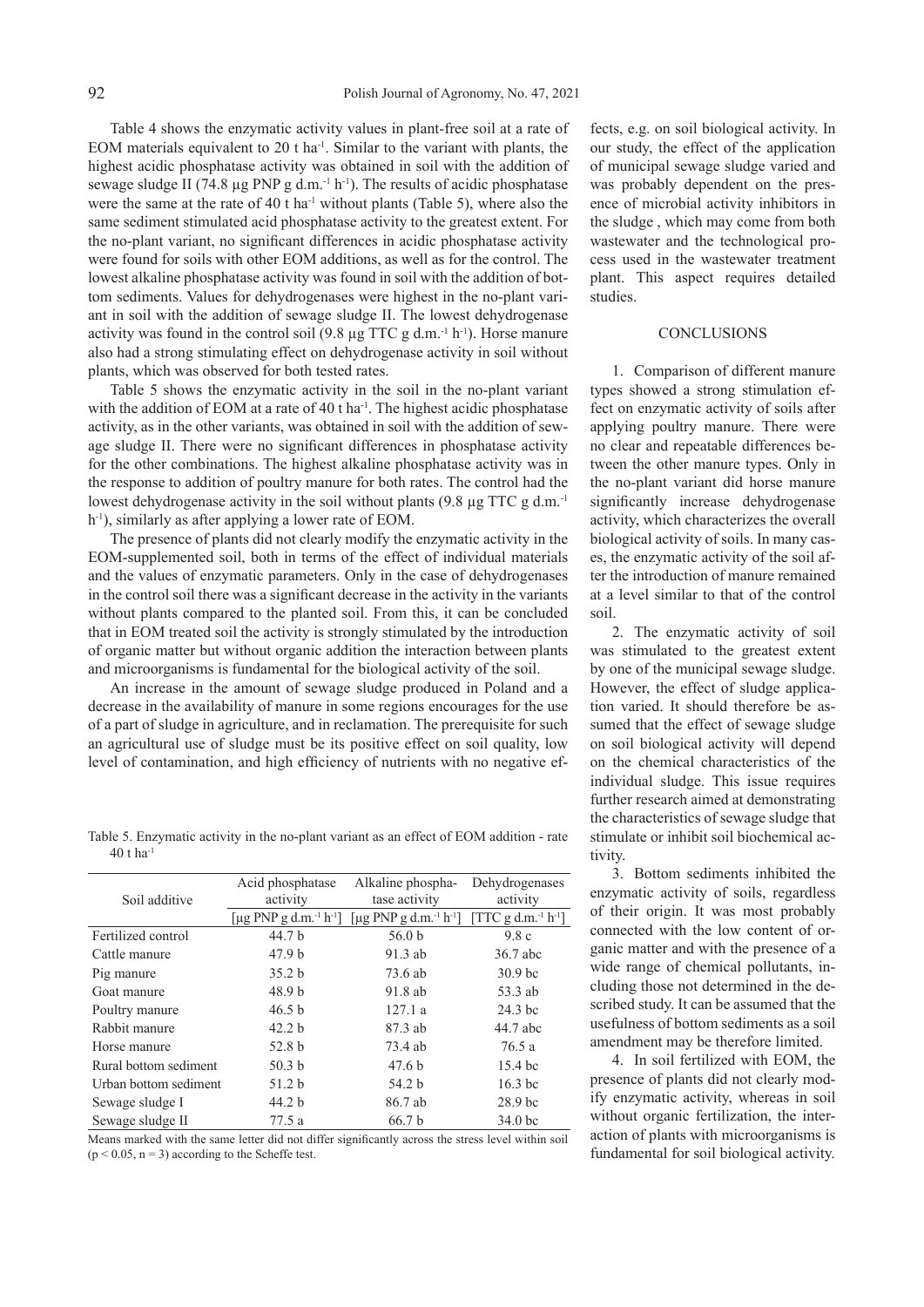#### REFERENCES

- **Acosta-Martinez V., Acosta-Mercado D., Sotomayor-Ramirez D., Cruz-Rodriguez, L., 2008.** Microbial communities and enzymatic activities under different management in semiarid soils. Applied Soil Ecology, 38: 249-260, doi: 10.1016/j.apsoil.2007.10.012.
- **Bielińska E.J., Baran S., Domżał H., 2000.** Zastosowanie wskaźników enzymatycznych do oceny wpływu rocznych zabiegów agrotechnicznych na poprawę właściwości gleby lekkiej. Folia Universitatis Stetinensis 211, Agricultura, 84: 35-40.
- **Bielińska E.J., Futa B., Bik-Mołodzińska M., Szewczuk M., Sugier D., 2013.** The impact of fertilizing agents on the enzymatic activity of soils. Journal of Research and Applications in Agricultural Engineering, 58(3): 15-19.
- **Brzezińska M., Stępniewski W., Stępniewska Z., Przywara G., Włodarczyk T., 2001.** Effect of oxygen deficiency on soil dehydrogenase activity in a pot experiment with Triticale cv. Jago vegetation. International Agrophysics, 15: 145-149.
- **Burns R.G., DeForest J.L., Marxsen J., Sinsabaugh R.L., Stromberger M.E., Wallenstein M.D., Weintraub M.N., Zoppini A., 2013.** Soil enzymes in a changing environment: Current knowledge and future directions. Soil Biology and Biochemistry, 58: 216-234, doi: 10.1016/j.soilbio.2012.11.009.
- **Carter M.R., 2002.** Soil quality for sustainable land management. Agronomy Journal, 94: 38-47, doi: 10.2134/ agronj2002.3800.
- **Casida L.E., Klein D.A., Santoro T., 1964.** Soil dehydrogenase activity. Soil Science, 98: 371-376.
- **Darwish O.H., Persaud N., Martens D.C., 1995.** Effect of longterm application of animal manure on physical properties of three soils. Plant and Soil, 176: 289-295.
- **Dick W.A., Tabatabai M.A., 1993.** Significance and potential uses of soil enzymes. pp. 95-125. In: Soil microbial ecology: application in agricultural and environmental management; ed.: Metting F.B.; Dekker, New York.
- **Ding J.L., Jiang X., Ma M.C., Zhou B.K., Guan D.W., Zhao B.S., Zhou J., Cao F.M., Li L., Li J., 2016.** Effect of 35 years inorganic fertilizer and manure amendment on structure of bacterial and archaeal communities in black soil of northeast China. Applied Soil Ecology, 105: 187-195, doi: 10.1016/j.apsoil.2016.04.010.
- **Fontaine S., Marotti A., Abbadie L., 2003.** The priming effect of organic matter: A question of microbial competition? Soil Biology and Biochemistry, 35: 837-843, doi: 10.1016/S0038- 0717(03)00123-8.
- **Fujino C., Wada S., Konoike T., Toyota K., Suga Y., Ikeda J., 2008.** Effect of different organic amendments on the resistance and resilience of the organic matter decomposing ability of soil and the role of aggregated soil structure. Soil Science and Plant Nutrition, 54: 534-542, doi: 10.1111/j.1747- 0765.2008.00281.x.
- **Garcia G.J.C., Plaza C., Soler-Rovira P., Polo A., 2000.** Longterm effects of municipal solid waste compost application on soil enzyme activities and microbial biomass. Soil Biology and Biochemistry, 32: 1907-1913, doi: 10.1016/S0038- 0717(00)00165-6.
- **Garrigues E., Corson M.S., Angers D.A., van der Werf H.M.G., Walter C., 2012.** Soil quality in Life Cycle Assessment: Towards development of an indicator. Ecological Indicators, 18: 434-442, doi: 10.1016/j.ecolind.2011.12.014.
- **Gong W., Yan X.Y., Wang J.Y., Hu T.X., Gong Y.B., 2009.**  Long-term manure and fertilizer effects on soil organic matter fractions and microbes under a wheat-maize cropping system in northern China. Geoderma, 149(3): 318-324, doi: 10.1016/j.geoderma.2008.12.010.
- **Gostkowska K., Furczak J., Domżał H., Bielińska E.J., 1998.**  Suitability of some biochemical and microbiological tests for the degradation degree of podzolic soil on the background of it differentiated usage. Polish Journal of Soil Science, 31(2): 69-78.
- **Hanč A., Tlustoš P., Száková J., Balík J., 2008.** The influence of organic fertilizers application on phosphorus and potassium bioavailability. Plant Soil and Environment, 54(6): 247-254.
- **Harasimowicz-Hermann G., Hermann J., 2006.** Funkcja międzyplonów w ochronie zasobów mineralnych i materii organicznej gleby. Zeszyty Problemowe Postępów Nauk Rolniczych, cz. I, 512: 147-155.
- **Jangid K., Williams M.A., Franzluebbers A.J., Sanderlin J.S., Reeves J.H., Jenkins M.B., Endale D.M., Coleman D.C., Whitman W.B., 2008.** Relative impacts of land-use, management intensity and fertilization upon soil microbial community structure in agricultural systems. Soil Biology and Biochemistry, 40: 2843–2853, doi: 10.1016/j.soilbio.2008.07.030.
- **Januszek K., 1999.** Aktywność enzymatyczna wybranych gleb leśnych Polski południowej w świetle badań polowych i laboratoryjnych. Zeszyty Naukowe AR Kraków, Rozprawy, 250.
- **Kaczyńska G., Borowik A., Wyszkowska J., 2015.** Soil dehydrogenases as an indicator of contamination of the environment with petroleum products. Water Air Soil Pollution 226:372, doi: 10.1007/s11270-015-2642-9.
- **Kowalska J., Niewiadomska A., Głuchowska K., Kaczmarek D., 2017.** Impact of fertilizers on soil properties in the case of *Solanum tuberosum* L. during conversion to organic farming. Applied Ecology Environmental Research, 15(4): 369-383, doi: 10.15666/aeer/1504\_369383.
- **Kucharski J., 1997.** Relacje między aktywnością enzymów a żyznością gleby. pp. 327-374. In: Drobnoustroje w środowisku. Występowanie, aktywność i znaczenie; ed.: W. Barabasz, AR Kraków,.
- **Leroy B.L.M., Herath S., Sleutel S., De Neve S., 2008.** The quality of exogenous organic matter: Short-term effects on soil physical properties and soil organic matter fractions. Soil Use and Management, 24(2): 139-147, doi: 10.1111/j.1475- 2743.2008.00142.x.
- **Margalef O., Sardans J., Fernández-Martínez M., Molowny-Horas R., Janssens I. A., Ciais P., Goll D., Richter A., Obersteiner M., Asensio D., Peñuelas J., 2017.** Global patterns of phosphatase activity in natural soils. Scientific Reports, 7: 1337, doi: 10.1038/s41598-017-01418-8.
- **Moeskops B., Sukristiyonubowo, Buchan D., Sleutel S., Herawaty L., Husen E., Saraswati R., Setyorini D., De Neve S., 2010.** Soil microbial communities and activities under intensive organic and conventional vegetable farming in West Java, Indonesia. Applied Soil Ecology, 45(2): 112-120, doi: 10.1016/j.apsoil.2010.03.005.
- **Moya D., Aldás C., López G., Kaparaju P., 2017.** Municipal solid waste as a valuable renewable energy resource: A worldwide opportunity of energy recovery by using Waste-To-Energy Technologies. Energy Procedia, 134: 286-295, doi: 10.1016/j.egypro.2017.09.618.